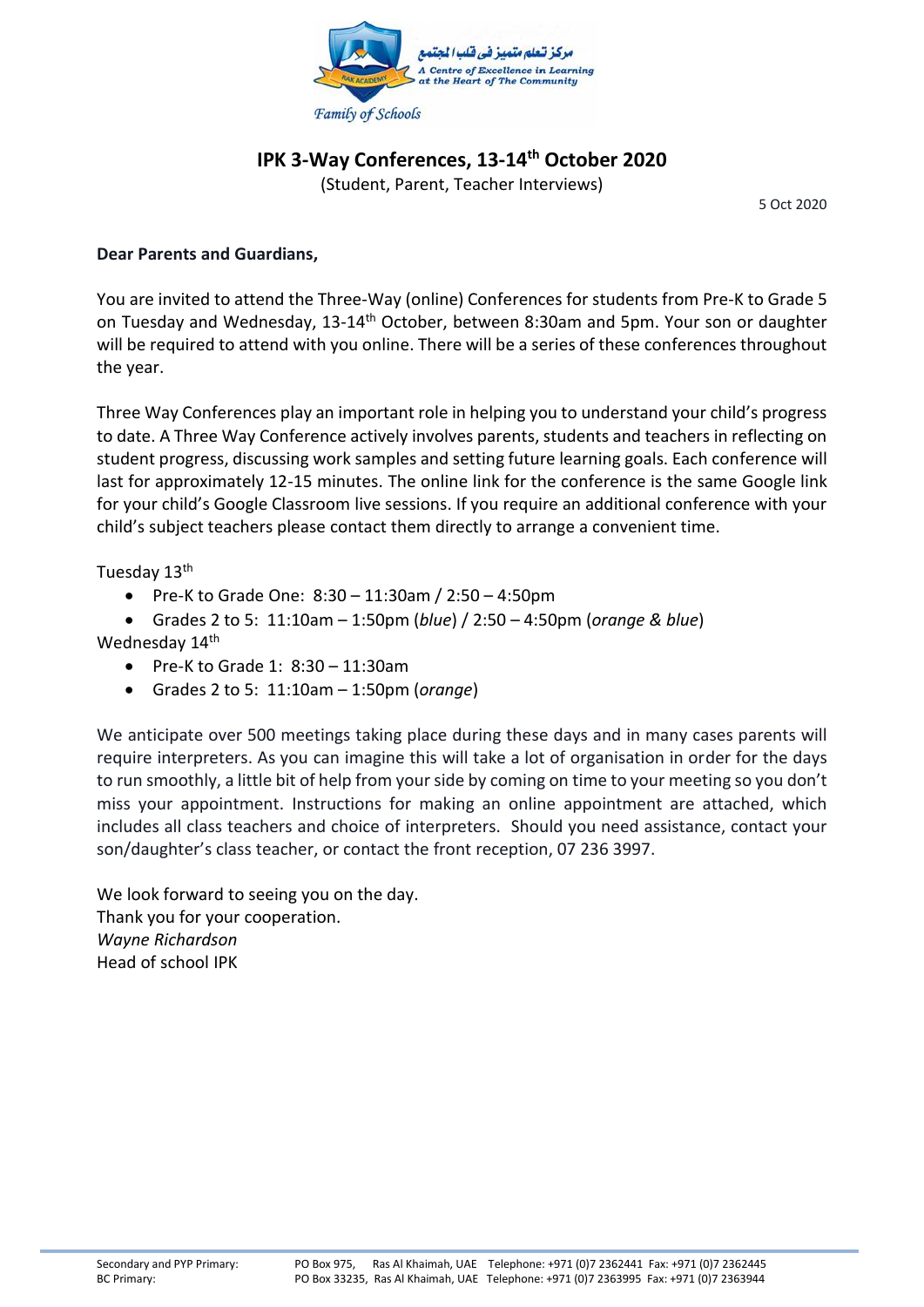

## **How to make an appointment**

Go to the website [www.schoolinterviews.co.uk](http://www.schoolinterviews.co.uk/) Choose Make a Booking. Enter the code for our school: **gsban**

- 1. Enter your (parents') email, your full name and students' name. There is an option for putting more than one sibling (add another student).
- 2. Next you need to select your children's teachers from the list.
- 3. Now you can select available and convenient times for your children's teachers. Due to other bookings some times may not be available.

|         | .com.au/book/step1?z=snMHNC                                |                                                                                                                                                                                                                                                                                                       |   |   |  |
|---------|------------------------------------------------------------|-------------------------------------------------------------------------------------------------------------------------------------------------------------------------------------------------------------------------------------------------------------------------------------------------------|---|---|--|
|         |                                                            | <b>P.</b> School <b>18: 2: 3:</b>                                                                                                                                                                                                                                                                     |   |   |  |
|         |                                                            | Ras Al Khaimah Academy BC Parent Consultations                                                                                                                                                                                                                                                        |   |   |  |
|         |                                                            | <b>Step 1:</b> Enter your email address, your name and your student's name(s).<br><b>O</b> Your email address is used to send you confirmation of your bookings.<br><b>O</b> If you need an interpreter, select one from the list.<br><b>O</b> Press the green "Go" button to go on to the next page. |   |   |  |
|         |                                                            | Email parent@hotmail.com                                                                                                                                                                                                                                                                              |   |   |  |
|         | Parent's full name Mr. Jones<br>Student's name Kevin Jones |                                                                                                                                                                                                                                                                                                       |   | ణ |  |
|         | Student's name Jane Jones                                  | Add another student                                                                                                                                                                                                                                                                                   |   | ø |  |
|         |                                                            | Interpreter Not required<br>eτ                                                                                                                                                                                                                                                                        | ۰ |   |  |
| Booking |                                                            | Copyright @ 2008-2014 Virtual Industries Group                                                                                                                                                                                                                                                        |   |   |  |

4. When you have successfully completed your booking you will see and receive the confirmation message. Bookings can be changed later. If needed.

The on-line booking system is available from now and will be closed on Monday 12<sup>th</sup>, at 3:00pm. Book early to get the times you want.

If you have any difficulty using this system you can visit / contact your child's class teacher and they can help you with the booking process, or phone PYP reception: 07 236 3997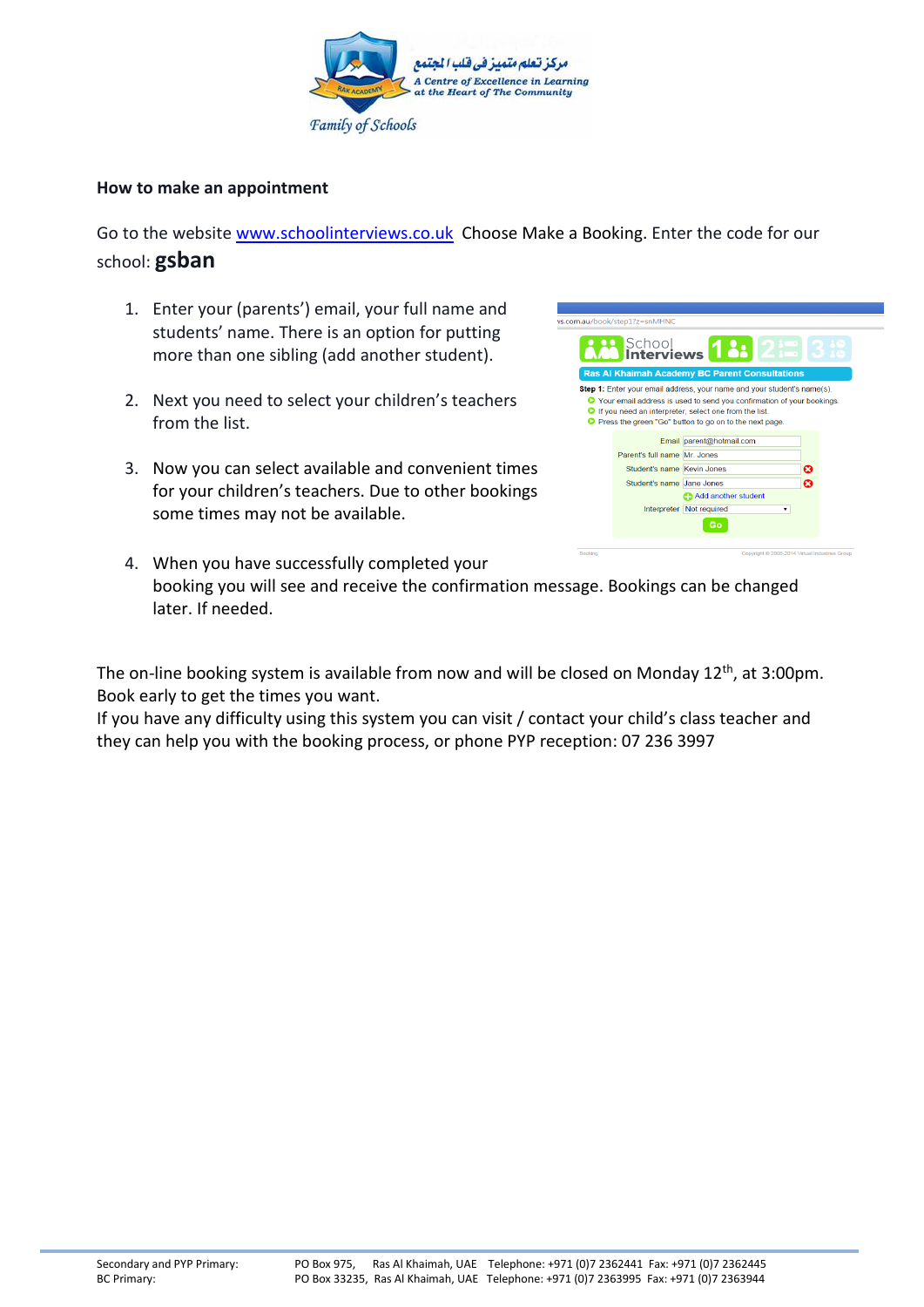

**االجتماع الثالثي، 14-13 أكتوبر 2020** (التلميذ، ولي الأمر، المعلم)

**5 أكتوبر 2020**

**أولياء األمور الكرام ،**

نود دعوتكم لحضور "االجتماع الثالثي عن بعد " لتالميذ أكاديمية رأس الخيمة قسم – IPK- من الـحضانة إلى الصف الخامس الابتدائي يومي الثلاثاء و الأربعاء الموافق 13-14 أكتوبر ، من الساعة 8:00 صباحاً و حتى الساعة 5:00 مساءً. و سيطلب من ابنكم / ابنتكم حضور هذا االجتماع. كما نود إعالمكم بوجود مجمموعة من هذه االجتماعات على مدار العام الدراسي.

حيث يلعب "الاجتماع الثلاثي " دوراً هاماً في مساعدتكم على فهم التقدم الأكاديمي الخاص لإبنكم / ابنتكم. كما يساعد كلاً من أولياء الأمور، التلاميذ و المعلمين في المشاركة على فهم العملية التعليمية الخاصة بالتلميذ، مناقشة أوراق عمله و تحديد أهداف التعلم المستقبلية و ستكون مدة الاجتماع 12-15 دقيقة تقريباً. و سيتم استخدام الرابط نفسه الموجود على منصـة جوجل كلاس روم الخاص بالتلميذ لعقد هذا االجتماع. إذا كنتم بحاجة الجتماع إضافي مع معلمي ابنكم / ابنتكم، فيرجى التواصل معهم مباشرة لتحديد الموعد المناسب.

الثالثاء 13 أكتوبر

- رياض الأطفال حتى الصف الأول الابتدائي: 8:30 11:30 صباحاً / 2:50 4:50 مساءً. ً
- الصف الثاني الابتدائي حتى الصف الخامس الابتدائي: 11:10 1:50 ظهر أ ( للمجموعة الزرقاء) / 2:50 4:50 مساءً ً )للمجموعة البرتقالية و الزرقاء(.

األربعاء 14 أكتوبر

- . رياض األطفال حتى الصف األول االبتدائي: 8:30 11:30 صباحا ً
- الصف الثاني الابتدائي حتى الصف الخامس الابتدائي: 11:10 1:50 ظهر أ ( للمجمو عة البر تقالية) ً

نحن نتوقع حدوث ما يزيد على 500 مقابلة خلال النهار ، وقد يطلب العديد من أولياء الأمور مترجماً لهم، وهذا يستدعي إلى الكثير من التنظيم، لذا فإننا نرجو المساعدة من جانبكم بالحضور في الوقت المحدد لالجتماع حتى ال يفوتكم الموعد المخصص لكم.

سيتم إرفاق التعليمات لتحديد الموعد ( أون لاين ) الذي يتضمن أسماء معلمي الفصول بالإضافة إلي معلمي المواد الأخرى، واختيار المترجمين . إذا كنتم بحاجة إلىالمزيد من المساعدة، يرجى التواصل مع معلم صف ابنكم / ابنتكم، أو االتصال مباشرة مع مكتب االستقبال على الرقم236399: 07 .

> نحن نتطلع إلى رؤيتكم في ذلك اليوم. شكرا لتعاونكم.

> > تحياتي، وين ريتشاردسون مدير المرحلة االبتدائية - IPK